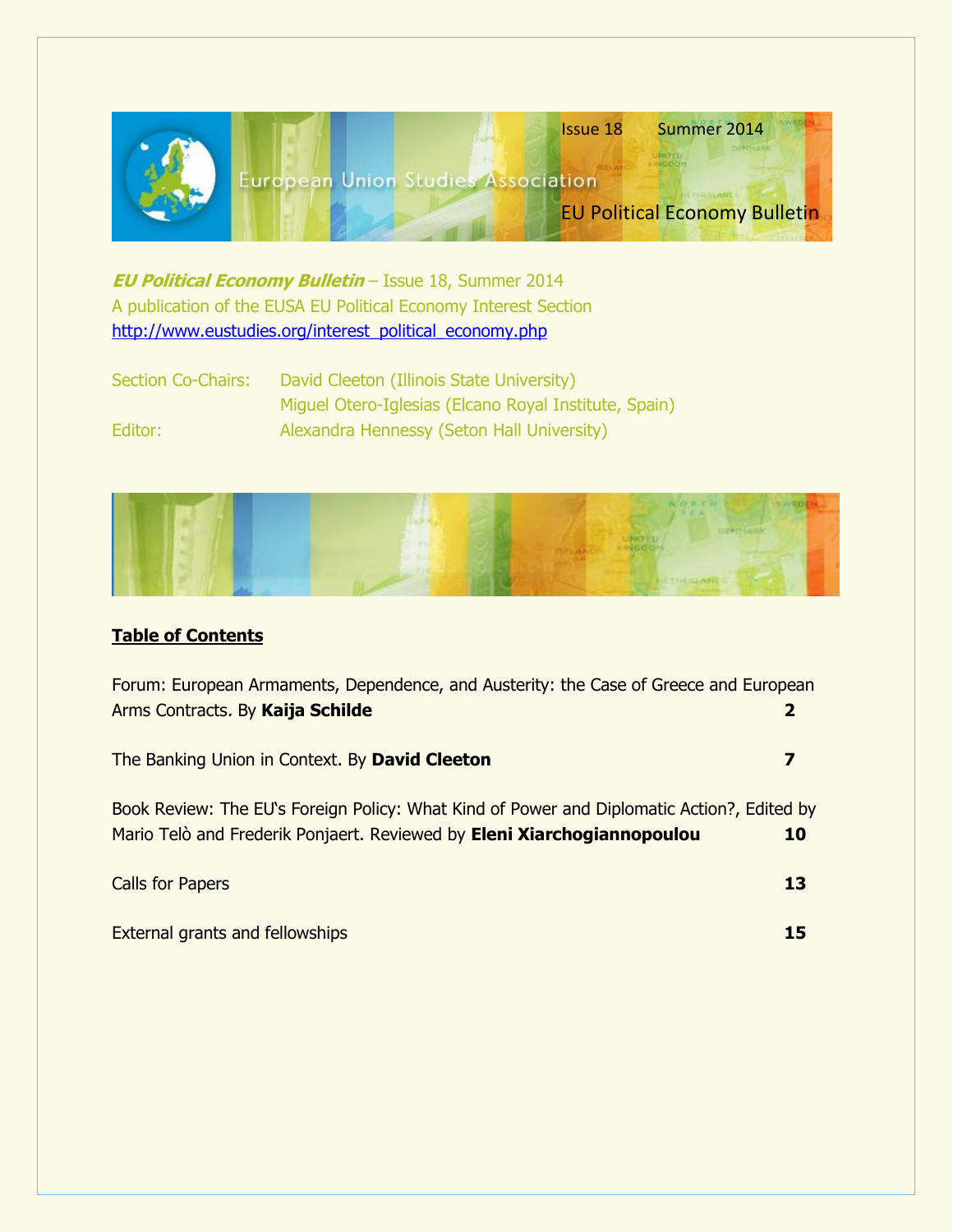

### **Forum Section**

The Forum is open to all members of the EUSA Political Economy Interest Section who wish to share their views on empirical, theoretical, or policy questions relating to EU political economy.

# **European Armaments, Dependence, and Austerity: the Case of Greece and European Arms Contracts**

# **By Kaija Schilde, Department of Political Science, Boston University, email: kschilde@bu.edu**

When do the interests and exports of the arms industry intersect with foreign policy? Take the case of German and French arms exports to Greece over the last decade. At the same time as the EU- and IMF-led austerity measures began in 2010, Greece signed new contracts for German submarines and French frigates and helicopters. $<sup>1</sup>$  The nominal value of arms exports</sup> from Germany to Greece increased tenfold from 2009 to 2010. $^2$  These were not payments on existing contracts, but new contracts signed during the negotiation of EU/IMF bailout measures. In the case of the DCNS-Thales frigates, Greece had initially backed out of negotiations due to the debt crisis, $3$  but reversed the decision during the March 2010 negotiations over the next bailout.<sup>4</sup> In the case of the ThyssenKrupp/Ferrostaal submarines, Greek officials first rejected a 2006 delivery of three used and six new submarines, although they had already paid 70% of the contract.<sup>5</sup> The contract was re-signed in 2010--the week the first EU/IMF bailout was secured--with one instead of three used submarines, under the assumption that Greece would attempt to immediately resell it. The submarine deal was followed by a new contract for KMW Leopard tanks, negotiated between the second and third EU/IMF bailouts.

These 2010 negotiations initiated major weapons contracts, but they were not the first. In the previous five years, Greece had become the top importer of German arms, buying 35% of its weapons, and was the third-largest importer of French arms. German arms exports more than

2 German Federal Ministry of Economics & Energy. "Arms Export Report 2010" (12 July 2011),

<http://www.bmwi.de/BMWi/Navigation/Presse/pressemitteilungen,did=460684.html>

 1 Rhoads, C., The Submarine Deals That Helped Sink Greece. Wall Street Journal, 10 July 2010.

<sup>3</sup> "Greek debt crisis 'may hinder' DCNS FREMM deal", Jane's Defense Weekly, 3 January 2010.

<sup>4</sup> Taylor, P. "Broke? Buy a few warships, France tells Greece", Reuters, 23 March 2010.

<sup>5</sup> Rhoads, C., "The Submarine Deals That Helped Sink Greece", Wall Street Journal, 10 July 2010.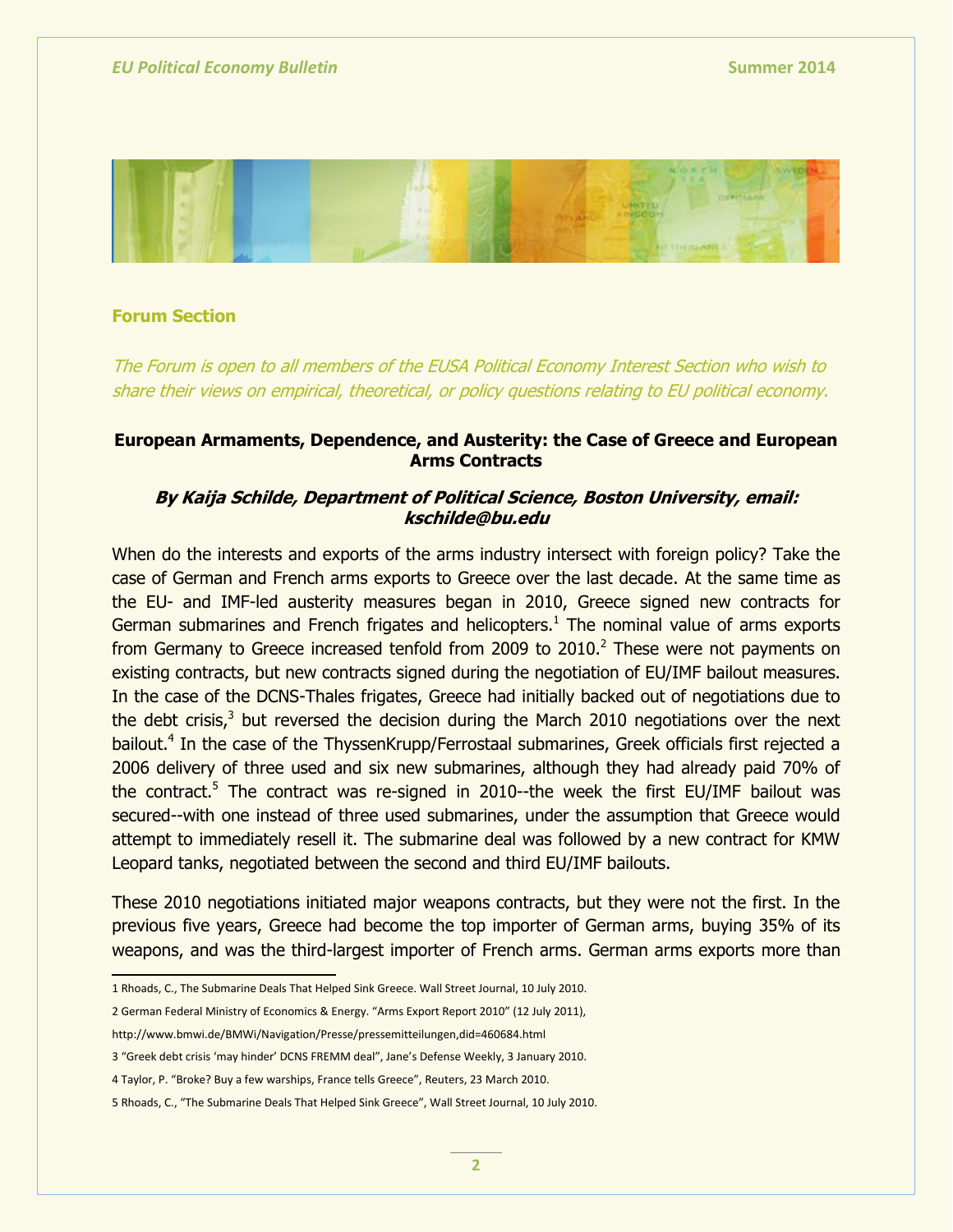doubled from 2000-04 to 2005-09, making it the third largest global arms producer.<sup>6</sup> During this period Greece became the world's third largest importer of arms, spending over 4% of its GDP primarily on weapons imports.<sup>7</sup> Figure 1 shows the suppliers of Greek arms since the late 1990s. While exports from the US peaked in 2003 then declined, intra-EU arms trade increased over the decade. After 2011, the Greek defense budget was cut by austerity, and procurements dropped.



Figure 1: Arms Exports to Greece, 1998-2012. Figures are SIPRI Trend Indicator Values expressed in US\$ m. at constant (1990) prices. 8

Although arms imports were motivated by a defense modernization strategy implemented in the 1990s, Greek politicians were aware of the unsustainability of their defense spending. On the eve of Greece's entry into the Eurozone, economic reformers appealed for a slowdown in weapons acquisitions due to sovereign debt concerns. In 2001 Greece delayed a Eurofighter contract by four years on budgetary grounds, $9$  but Eurofighter consortium states (Britain, Germany, Italy and Spain) allegedly pressured Greece not to completely abandon the contract.<sup>10</sup> Instead of reducing defense spending, Greek politicians hid the debt when they were in power but highlighted it when out of power. The ruling Socialist (PASOK) government initiated the 1998 ThyssenKrupp/Ferrostaal submarine deal, but post-dated the accounting to future date of delivery, in order to meet the Eurozone budget deficit criteria. In 2004, the conservative government retroactively accounted for the expenditures back to 1998.<sup>11</sup> The EU was aware of this accounting creativity, as the 2004 deficit revisions (from 4.6% to 1.7%) garnered a Eurostat investigation but no sanctions.<sup>12</sup> When PASOK returned to power in October 2009, it exposed the accounting errors and the depth of Greece's sovereign debt. The debt crisis and military expenditures are intrinsically linked: some estimate Greece could have

10 Ibid.

 6 The Local. ―German arms exports double in five years‖ (15 March 2010), http://www.thelocal.de/money/20100315-25881.html#.UYHXwYJAsgg

<sup>7</sup> SIPRI. ―SIPRI Yearbook 2010: Appendix 7A‖ (2 June 2010), <http://www.sipri.org/yearbook/2010/07/07A>

<sup>8</sup> SIPRI. Arms Transfers Database. <http://armstrade.sipri.org/armstrade/page/values.php>

<sup>9 &</sup>quot;Greece suspends purchase of Eurofighter jets", Hurriyet Daily News, 25 May 2001.

<sup>11</sup> Dahlkamp, J., "Codename Gebetskreis", Der Spiegel, 7 February 2011.

<sup>12</sup> Ibid.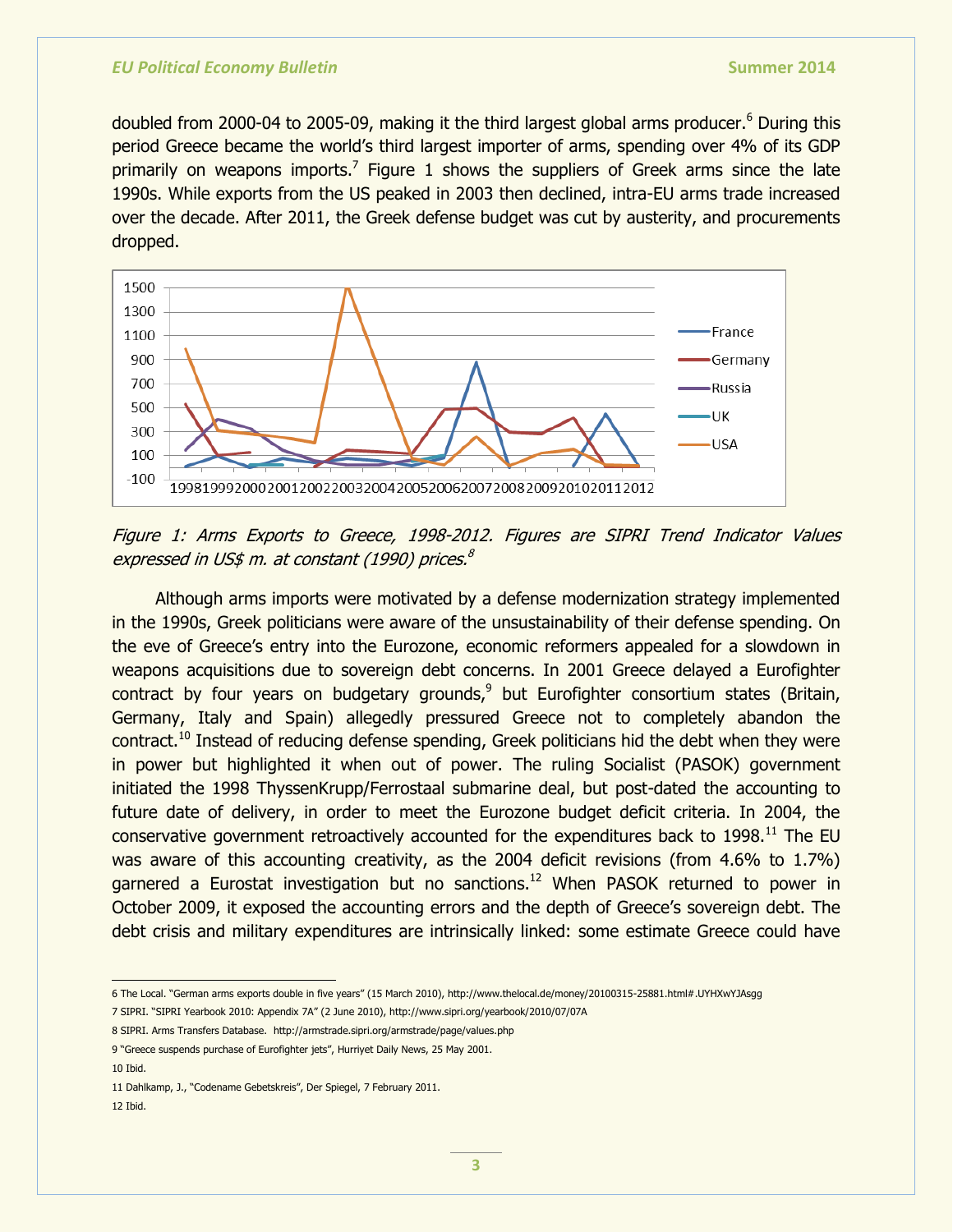# saved over 52% of its GDP had it only spent EU/NATO averages on defense.<sup>13</sup>

Why did arms exports from other European states to Greece increase during the debt crisis? Some observers argue that Greece must still import capital-intensive weapons systems due to its conflict with Turkey.<sup>14</sup> The security argument is weaker than it has been in the past: Turkish threats, either diplomatic or in the form of air and sea incursions, have only been decreasing in the last decade.<sup>15</sup> Others argue that intra-EU arms deals are a natural extension of European integration, but the arms trade is exempted from the common market. Many politicians and journalists have argued that anti-austerity arms sales can be explained by corruption: the corruption of the arms industry by the Greek political system.<sup>16</sup> While corruption and arms deals are frequent bedfellows, corruption alone cannot explain new arms contracts during austerity measures and the onset of international budget oversight. Finally, some argue that neither Greek corruption nor its security interests explain the increase in arms imports. Instead, exporting states such as France and Germany actively promoted their arms industries by helping industry open and maintain foreign export markets as a matter of economic statecraft and foreign policy.<sup>17</sup> In Germany this can be seen in the parallel development of the 'Merkel Doctrine' allowing for a reversal of German foreign policy formerly blocking its industry's exports to authoritarian states.<sup>18</sup> In the case of Greece, observers allege that in the window of opportunity of leverage provided by the debt crisis, these governments pressured Greece to negotiate arms contracts and sustain existing ones.

In October 2011, Spanish and Greek newspapers printed allegations that Merkel and Sarkozy ‗reminded' Papandreou to honor the existing Eurofighter contract (signed in 1999) in the middle of an austerity summit.<sup>19</sup> EU MEPs involved in oversight of austerity measures have made similar allegations, claiming that Germany prioritized "the interests of the German arms industry more than protecting the interests of the Greek people in crisis and maintaining austerity,<sup> $n_{20}$ </sup> "subsidiz[ed] their own defense industries via the bail-out funds, $n^{21}$  and that bailout funds were contingent upon honoring existing arms contracts.<sup>22</sup> A number of officials have been quoted off the record that German policy was to collect the outstanding debts of the Greeks on behalf of German industry.<sup>23</sup>

19 Tatje, C., "Rüstungsindustrie: Schöne Waffen für Athen." Die Zeit, 7 January 2012.

http://www.wdr.de/tv/bab/sendungsbeitraege/2012/0215/waffen.jsp

23 Ibid.

 13 Taw's blog. ―The real reason behind Greek economic problems‖, (12 March 2013), http://t-a-w.blogspot.com/2010/03/real-reason-behind-greek-economic.html 14 Kollias, "The Greek-Turkish conflict and Greek military expenditure 1960-92", 218.

<sup>15</sup> From 1678 aerospace infringements in 2009 to 648 in 2012. Available at: Greek General Staff of Ministry of National Defence. "Official Violation Tracker" [http://www.geetha.mil.gr/index.asp?a\\_id=2733](http://www.geetha.mil.gr/index.asp?a_id=2733)

<sup>16</sup> Schmitt, J., "Complicit in Corruption: Millions Paid to 'Consultants'", Der Spiegel, 5 November 2010.

<sup>17</sup> See: Waterfield, B., "EU accused of hypocrisy for £1 billion in arms sales to Greece", The Telegraph, 8 March 2012; "France, Germany Forced Greece to Buy Arms: MEP", Defense News, 7 May 2010; Tran, P., "EU Lawmaker: France, Germany Pressured Greece To Avoid Defense Cuts", Defense News. 5 March 2012. 18 Augstein, J., "Panzer für die Saudis: Merkels Doktrin bei Waffengeschäften", Der Spiegel ,12 March 2012.

<sup>20</sup> WDR.de. "Deutschlands Geschäfte mit griechischen Waffen - Bericht aus Brüssel - WDR Fernsehen" (15 February 2012),

<sup>21</sup> Waterfield, B., "EU accused of hypocrisy for £1 billion in arms sales to Greece", The Telegraph, 8 March 2012.

<sup>22 &</sup>quot;France, Germany Forced Greece to Buy Arms: MEP", Defense News, 7 May 2010.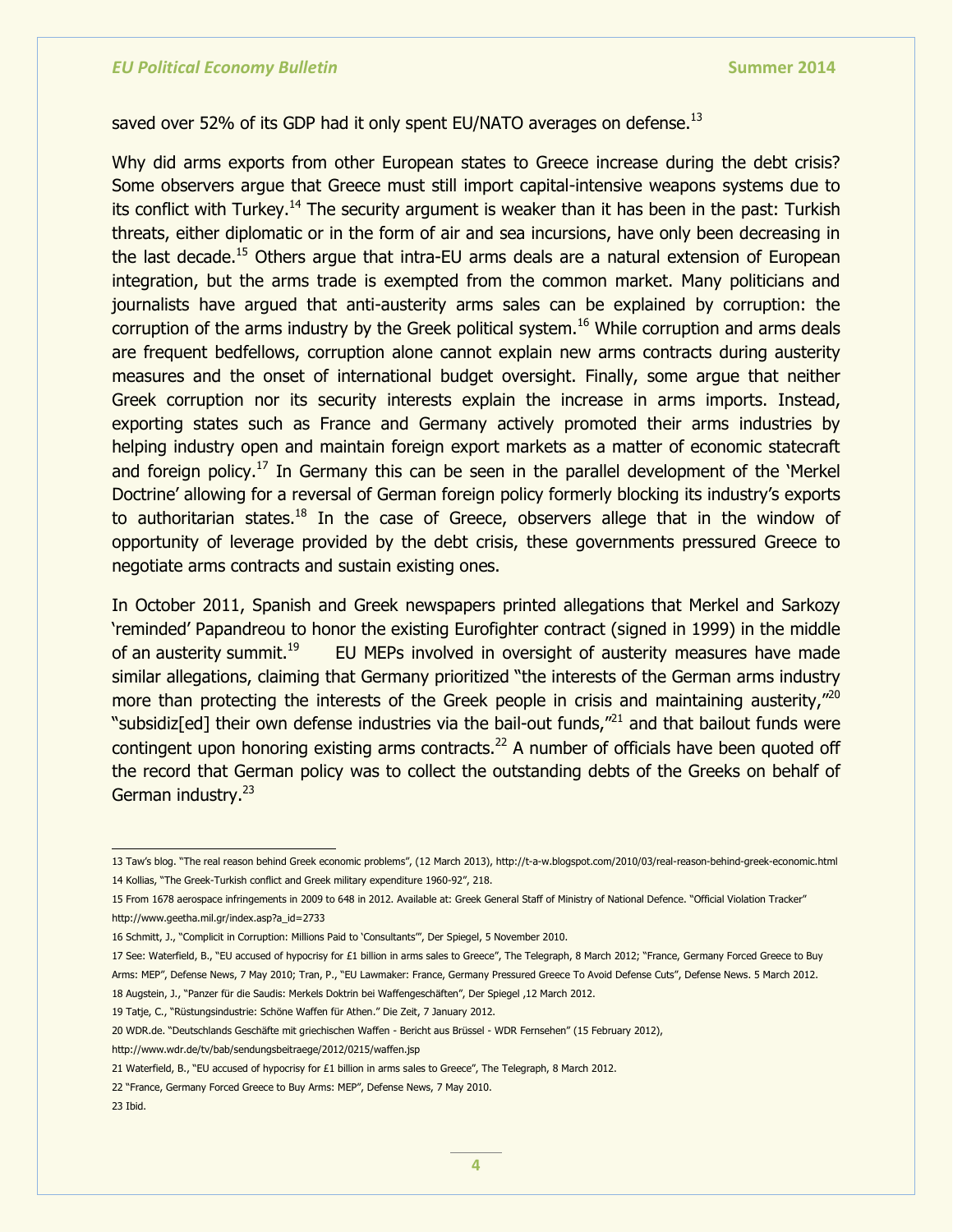### Research Project and Agenda

To what degree do states involve themselves in the arms sales of their defense industries and incorporate exporter interests into their foreign policies? Is state involvement in promoting arms sales and export growth a matter of everyday foreign policy, or does it intensify during times of crisis or power asymmetry, such as the European sovereign debt crisis and troika bailouts? How does the role of being a creditor in a sovereign debt scenario change a state's foreign policy priorities?

In order to begin answering these larger questions, I have started with the Greek case by measuring the patterns of public-private interactions between the actors and institutions involved in arms imports, seeking to establish an objective and granular analysis of the German and French states in Greek arms decisions. In order to identify the pattern of foreign involvement in Greek defense decisions, we translated, coded, and analyzed 1131 meetings held by the Greek General Directorate for Defense Investments and Armaments (GDAEE/ΓΔΑΕΕ) from October 2009 to October 2013. The Ministry's website agenda documented all procurement contacts between the GDAEE and third parties, such as defense industry representatives and foreign embassies. $^{24}$  During this period of time, the embassies of the US and UK requested three meetings and Russia two, while Norway, Israel, Belgium, and Ukraine each requested one meeting. Between 2009 and 2013 the French embassy requested 50 meetings and the German embassy requested 30 meetings. What is most striking in the findings is that diplomatic contact between embassies and a procurement directorate is not a regular event. Even the German and French embassies did not regularly request meetings; they only did so around critical contract decision junctures. These are not constant, ongoing relationships, but ones that are active at certain times and nearly dormant at others. The interactions intensify in the days immediately prior to major contract decisions with arms industry representatives, and drop off to little to no contact for long periods after contract decisions. The meetings requested by the embassies cease entirely in the dataset: in early 2011, for the French embassy, in early 2012, for the German embassy. With such intense interactions in the form of requested meetings before and during major arms decisions, it is difficult to argue that the French and German states were not actively involved in promoting their arms exports to Greece, even under conditions of austerity imposed by other branches of their own governments. The existence of networks of interaction between the diplomats of exporting states and a procurement agency has established that this is a political economy puzzle worth further investigation and analysis, towards understanding the larger phenomenon of arms exports and foreign policy.

Does the case of Greece reflect normal or exceptional foreign policy behavior of arms exporting states? Under what conditions do arms manufacturers capture foreign policy? Do exporters always intervene on behalf of industry interests as a matter of economic statecraft, or do extreme power imbalances (such as the terms of the 2010 debt bailouts and austerity

 24 Hellenic Republic, Ministry of National Defense. ―Announcements for Military Equipment‖, [http://www.mod.gr/el/enimerosi/anakoinosis-gia-exoplistika.html.](http://www.mod.gr/el/enimerosi/anakoinosis-gia-exoplistika.html)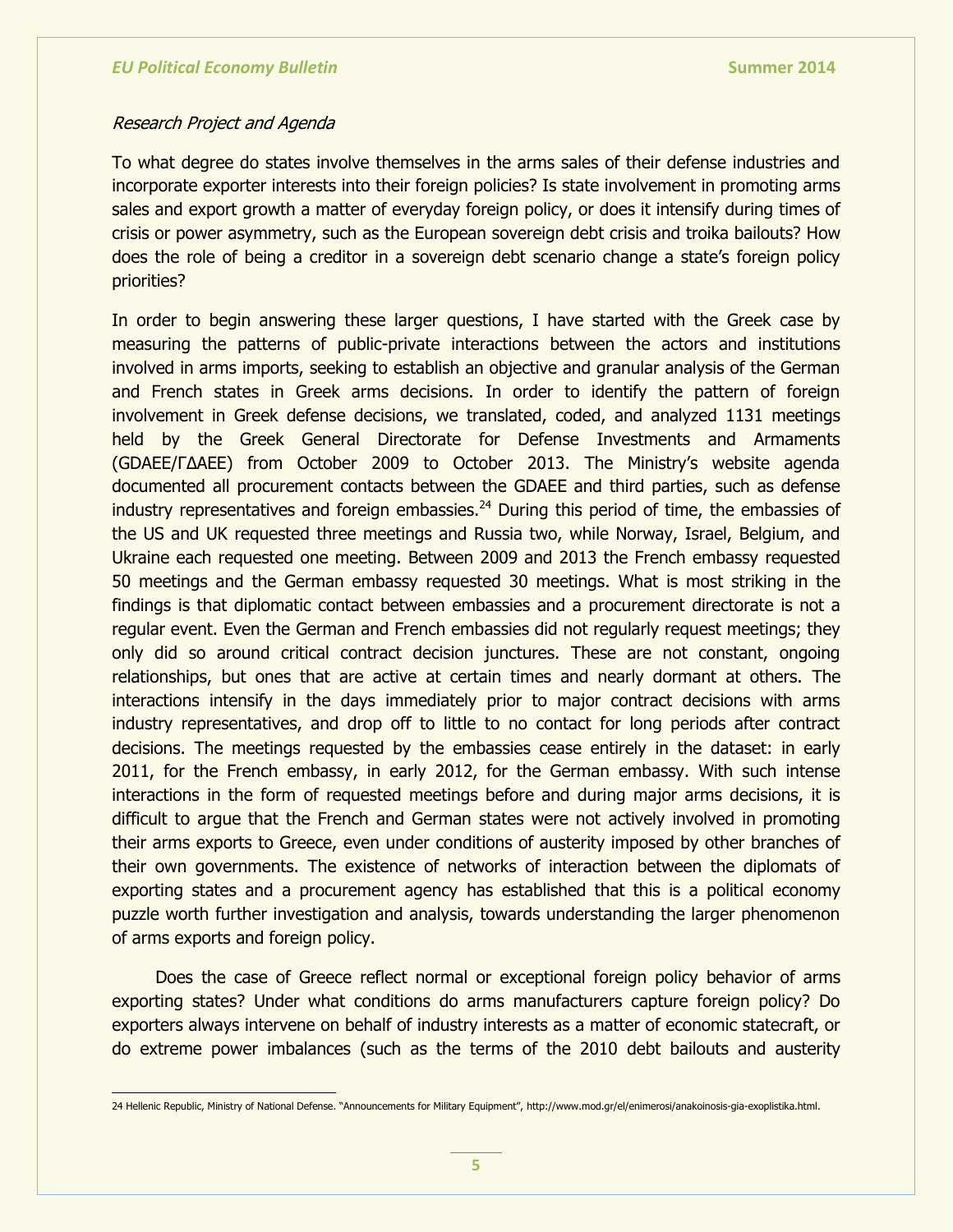measures) provide critical junctures for expanding export markets with asymmetrical terms? The IR literature on arms trade addresses the dependency and influence *resulting* from arms transfers. This literature is based on Cold War superpower behavior, generalizing the effective conditions and power necessary for arms transfers influence.<sup>25</sup> The US is the classic case of a hegemon integrating arms transfers into its foreign policy as "a larger effort to promote patron– client relationships in the Third World".<sup>26</sup> Arms influence attempts are defined by the "manipulation of the arms transfer relationship in order to coerce or induce a recipient-state to conform its policy or actions to the desires of the supplier-state".<sup>27</sup> In the literature, arms transfers are the prior condition, which results in dependence, leverage, or influence outcomes. Arms transfers are a tool of state power, but as a means to another end, not an economic end in itself. But what about the reverse: arms transfers that occur *because of* or *during* an imbalance of power between the supplier-state and recipient-state, where the supplier-state supports its defense industry by elevating arms exports into foreign policy? The case of Greece demonstrates that this phenomenon occurs, even—in the case of Germany—when it contradicts another foreign policy promoting the success of austerity measures.

Defense economists have noted the connection between protecting domestic defense industries and expanding international markets, $28$  but these have yet to be integrated with assumptions derived from international trade theory.<sup>29</sup> Since the post-Cold War downturn in defense markets, arms producers have globalized sales in order to achieve economies of scale for increasingly expensive and technological weapons platforms.<sup>30</sup> In many states, particularly in Europe as defense spending has decelerated faster than in the US, manufacturers often rely more on foreign than domestic transactions. In order to maintain a domestic defense industry for security of supply purposes, nation-states have increasingly had to find supportive measures in lieu of guaranteed and subsidized national defense markets. Without state intervention, industry options are to "get out of defense, as Siemens did, or out of Germany".<sup>31</sup> A better understanding this increasing phenomenon requires the development of a comparative framework of the economic causes and consequences of international arms transfers.

### **References**

Anderton, C.H., "Economics of arms trade." In: Handbook of Defense Economics, edited by K. Hartley and T. Sandler: 523–561. Elsevier, 1995.

Bajusz, W. and Louscher, D., Arms sales and the US economy: The impact of restricting military exports. Boulder, Colo, and London: Westview, 1988.

Catrina, C., Arms transfers and dependence. New York: Taylor & Francis, 1988.

 25 See Catrina, Arms transfers and dependence; Kinsella, ―Arms Transfer Dependence and Foreign Policy Conflict‖; Krause, ―Military Statecraft: Power and Influence in Soviet and American Arms Transfer Relationships"; Sislin, "Arms as Influence: The Determinants of Successful Influence".

<sup>26</sup> Kinsella and Tillema, "Arms and Aggression in the Middle East Overt Military Interventions", 309.

<sup>27</sup> Wheelock, "Arms for Israel: the limit of leverage", 123.

<sup>28</sup> Bajusz and Louscher, Arms sales and the US economy, 318-320.

<sup>29</sup> Anderton, "Economics of arms trade", 535.

<sup>30</sup> Schilde, Embedded in Brussels: Public agendas and private actors in the European Union.

<sup>31</sup> Mulholland, D. "German Industry: Export Drive," Jane's Defense Weekly, 29 October 2003, cited in Neuman, "Defense Industries and Global Dependency", 442.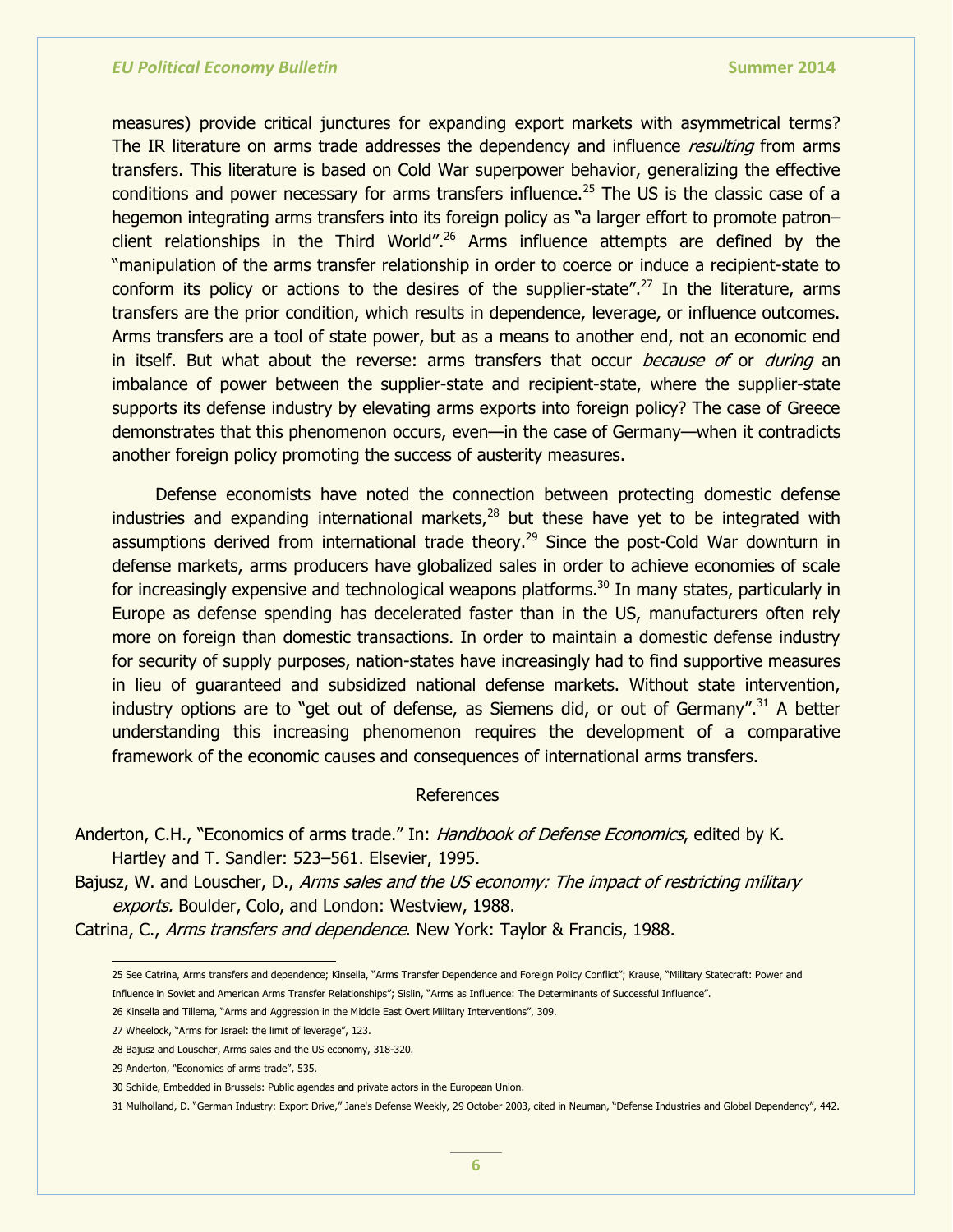- Kinsella, D., "Arms Transfer Dependence and Foreign Policy Conflict". Journal of Peace Research 35, no. 1 (1998): 7 –23.
- Kinsella, D. and Tillema, H., "Arms and Aggression in the Middle East Overt Military Interventions, 1948-1991". Journal of Conflict Resolution 39, no. 2 (1995): 306-329.
- Kollias, C., "The Greek-Turkish conflict and Greek military expenditure 1960-92". Journal of Peace Research 33, no. 2 (1996): 217–28.
- Krause, K., "Military Statecraft: Power and Influence in Soviet and American Arms Transfer Relationships". International Studies Quarterly 35, no. 3 (1991): 313-336.
- Neuman, S., "Defense Industries and Global Dependency". Orbis 50, no. 3, (2006): 429–451.
- Schilde, K., Embedded in Brussels: Public agendas and private actors in the European Union. PhD diss., University of Pennsylvania, 2010.
- Sislin, J., "Arms as Influence: The Determinants of Successful Influence". Journal of Conflict Resolution 38, no. 4 (1994): 665–689.

Wheelock, T., "Arms for Israel: the limit of leverage". *International Security* 3, no. 2, (1978): 123– 137.

## **The Banking Union in Context**

# **By David Cleeton, Department of Economics, Illinois State University, email: dlcleet@ilstu.edu**

The European Commission has just distributed three short briefs in preparation for the discussions to be held at the annual Brussels Economic Forum. These three documents serve to set the stage for what policy makers believe are the priorities for moving the EU economy forward.<sup>32</sup>

The first brief looks at both regulatory reforms in the financial sector and the debate about what new directions monetary policy should consider in order to increase the pace of economic growth.<sup>33</sup> On the regulatory side, the basic building blocks for the Banking Union are now set, but the rule-writing and practice of policy implementation have a long way to go. A much sounder financial sector depends on having significantly increased uniformity organized through the single rulebook. Homogenous depositor protection and structural arrangements governing failing banks are key parts of the single rulebook framework build by the Banking Union. EU institutional agreement to establish a Single Supervisory Mechanism and a Single Resolution Mechanism for banks has now been reached. While the core focus of the Banking Union is countries in the euro-area, non-euro-area countries can also participate.

<sup>32</sup> ECFIN Economic Briefs can be downloaded from:

[http://ec.europa.eu/economy\\_finance/publications/economic\\_briefs/index\\_en.htm](http://ec.europa.eu/economy_finance/publications/economic_briefs/index_en.htm)

<sup>33</sup> "Financing the recovery: the state of Europe's financial sector" by Anna Grochowska, et. al., ECFIN Economic Brief, Issue 33, June 2014.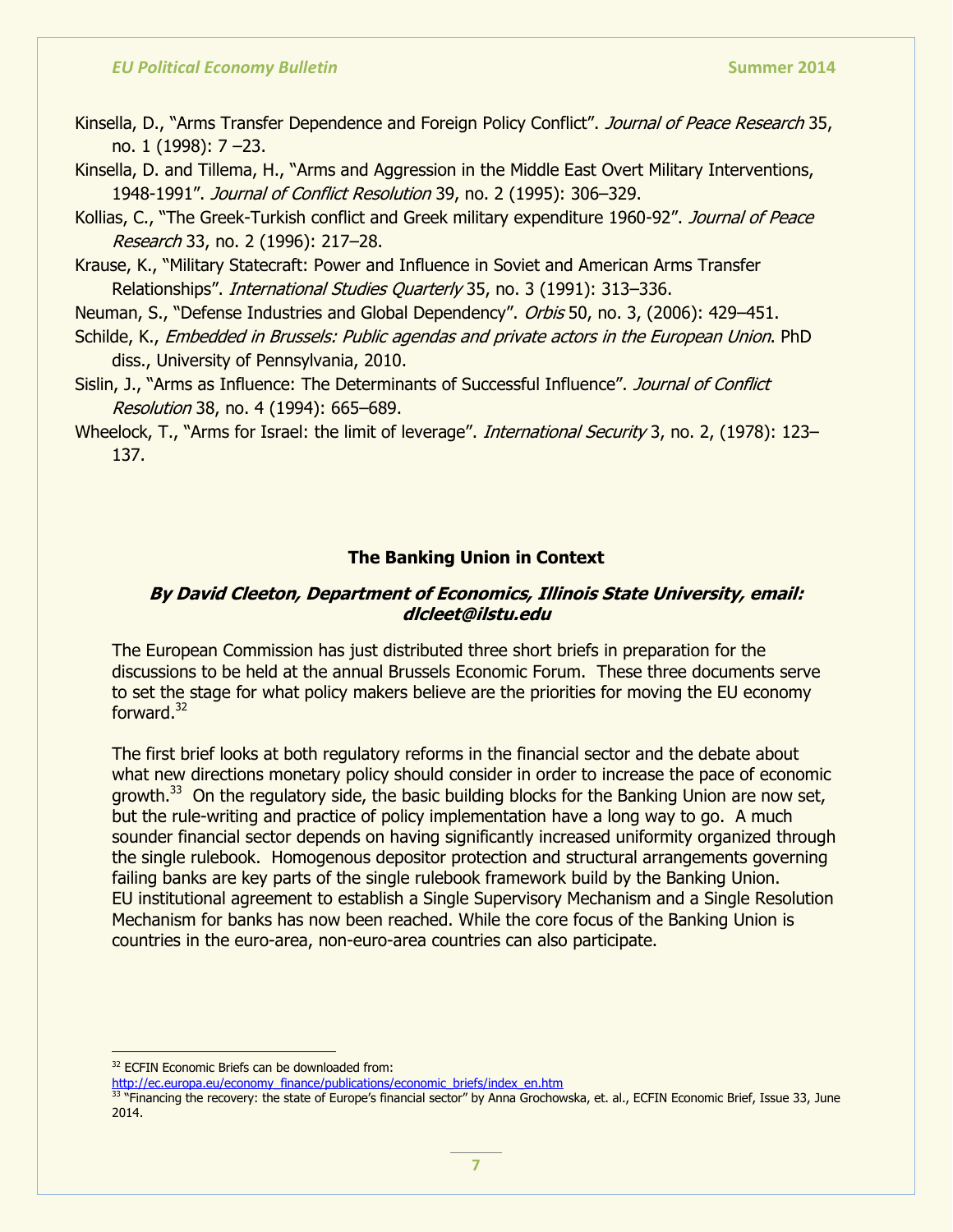$\overline{a}$ 

The second brief gives an overview and plea for continued efforts to implement structural reforms in product and labor markets. $34$  Flexibility in adjustment processes in these markets both across and within countries has gained importance under the common currency but political pressures continue to slow implementation of reforms. The brief presents an updated scorecard on country by country progress across a large number of reform groupings. A key remaining issue in realizing significant progress in stimulating competitiveness and growth is remedying the allocative decisions which have produced the very poor record in total factor productivity growth across the European Union.

The third brief discusses the recent comparative economic growth record of the European Union in the world.<sup>35</sup> The EU's overall weak comparative performance is no surprise and the policy environment is constrained primarily by limitations on public fiscal policy stimulation in light of dire governmental balance sheet positions and weak monetary policy transmission mechanisms due to banks, household, and business firm capital restructuring needs. These factors have conspired to create the current environment of historically low nominal and real interest rates combined with weakening inflationary trends. As a consequence prolonged financial sector adjustment will continue into the medium term.

The ECB has finally shifted key policy parameters by adjusting banks' depository rates into negative territory and reviving another round of intermediate term bank funding through the Targeted Longer-term Refinancing Operation (TLTRO). This new €400 billion program will be tied to bank lending to small businesses across the Eurozone.<sup>36</sup> While both of these efforts are laudable they will produce only marginal effects in terms of bank profitability and subsequently in building required new capital. The upcoming round of balance sheet stress-testing is likely to reveal a number of gaps to be plugged in banks' capital.

There have been innovations outside of the norm which could play important new roles in financial sector restructuring. In a trail going back a few years, we have seen a leveraged role for bank loan guarantees.<sup>37</sup> The most recent example in this trend is the World Bank's International Finance Corporation structured insurance to the tune of \$90 million for an emerging market loan portfolio originated by Crédit Agricole. There has also been a development of hybrid bonds with issuers retaining equity conversion rights when capital requirements are threatened. These contingent convertible bonds, known as cocos, will give issuers additional time and opportunities to restructure the capital base during difficult times.<sup>38</sup> Of course the shifted risk to the bondholders must be compensated with increased yields but in today's low yield environment such insurance may be relatively cheap.

<sup>34 &</sup>quot;The role of structural reform for adjustment and growth" by Erik Canton, et. al., ECFIN Economic Brief, Issue 34, June 2014.

<sup>&</sup>lt;sup>35</sup> "The EU's growth prospects in a globablised economy" by Kieran McMorrow and Werner Roeger, ECFIN Economic Brief, Issue 35, June 2014.

<sup>&</sup>lt;sup>36</sup> "Draghi's €400bn in cheap bank loans seen as 'star of show'" Financial Times, 7 June 2014.

<sup>37</sup> See: "World Bank backs Crédit Agricole loans" Financial Times, 6 June 2014, "World Bank unit invest in hedge fund" Financial Times, 11 September 2011, and "IFC in emerging market finance deal" Financial Times, 21 April 2010.

<sup>&</sup>lt;sup>38</sup> "Deutsche Bank to bolster capital with €1.5bn in 'coco' bonds" Financial Times, 28 April 2014.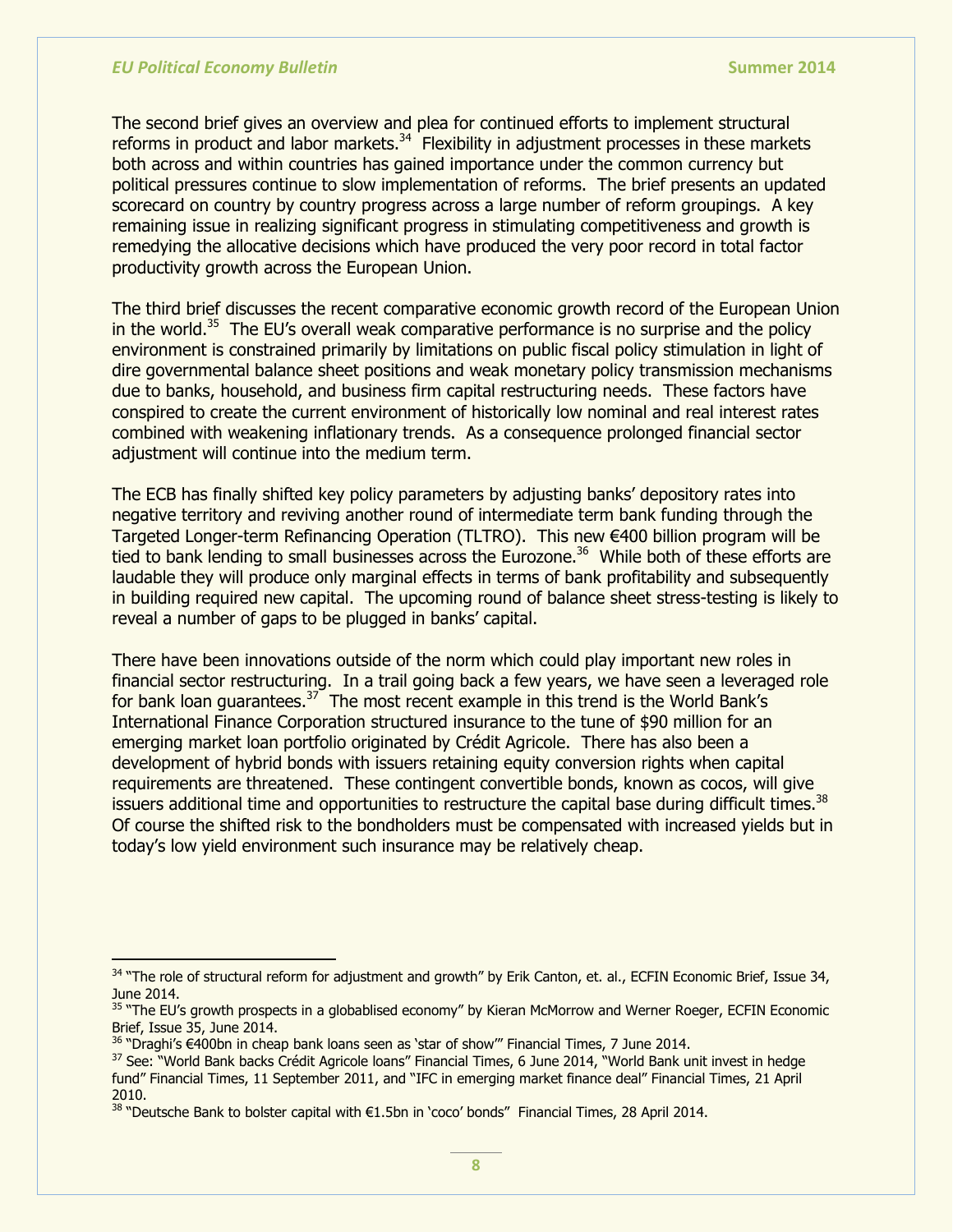

Finally, we should point out the need to have a balanced view of the causes and effects underlying the financial crisis. Most of the discussion surrounding policy initiatives like the Banking Union and new interest rate and quantitative easing directions for monetary policy looks at problems and solutions built around an analysis of financial institution failures. Failures to properly evaluate and measure risk, not only by banks but also rating agencies, and failures to limit risk by prudential hedging or deleveraging have been key. In a new important book, we are being reminded that it takes two parties to make a loan, the lender and the borrower. We have focused mostly on institutional reform and policies directed toward lending practices but that is an incomplete picture.

The newly released House of Debt<sup>39</sup> by Professors Mian and Sufi examine the practices of both households and businesses in their borrowing sprees. While most of the focus is on the housing market in the United States, there are many lessons to be learned and applied to other economic sectors and countries. Most importantly there are many insights into how household and business balance sheets were decimated and will need to be given continued attention for many years to come. This lingering hangover and need to rebuild the private sector's balance sheets is a major source of the current stagnation of financial market lending.

The interplay in understanding the roles of lenders and borrowers behaviors needs to be properly understood and analyzed in order to structure and conduct effective public policies. The complexities and linkages between private sector actors and public policy is well stated and presented in Lawrence Summer's recent review of Mian and Sufi's book.<sup>40</sup> As a key player in the US financial system during the crisis, Professor Summer offers a variety of insights into the difficulties of policing and making critical policy decisions illustrated by concrete examples. His basic conclusion is that constructing institutional frameworks and rules is the easier part of the game. The rough part in a complex and evolving marketplace is getting the decisions right in practice.

 $\overline{a}$ 

<sup>&</sup>lt;sup>39</sup> House of Debt: How They (and You) Caused the Great Recession, and How We Can Prevent It from Happening Again, by Atif Mian and Amir Sufi, University of Chicago Press, \$26, 192 pages, May 2014.

<sup>&</sup>lt;sup>40</sup> "Lawrence Summers on 'House of Debt'" Financial Times, 7 June 2014.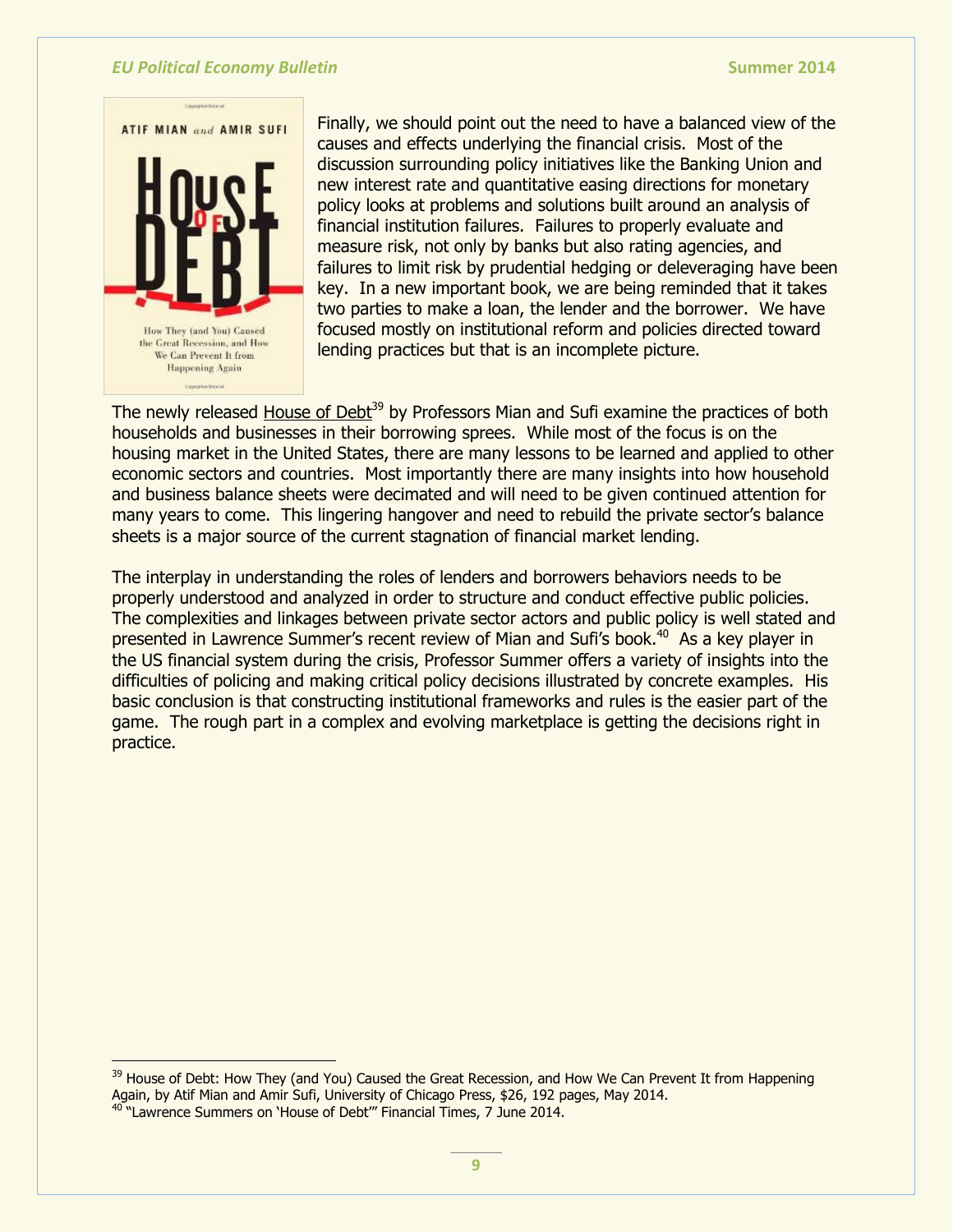#### **Book Review**

**The EU's Foreign Policy: What Kind of Power and Diplomatic Action?, Edited by Mario Telò and Frederik Ponjaert, (Farnham: Ashgate Publishing Ltd), 2013, ISBN: 9781409464525, pp.vii-243, £20.00**

# **Review by Eleni Xiarchogiannopoulou, Institute for European Studies, Université Libre de Bruxelles, Belgium. Email: Eleni.xiarchogiannopoulou@ulb.ac.be**

This is a timely edited volume that analyses EU's foreign policy during the post-Lisbon Treaty era in the multi-polar world that we are living in. It asks the academically and politically significant question: what kind of power and diplomatic action for the EU after the Lisbon Treaty? The volume contains a number of thoughtful and provocative chapters written by world-renounced scholars and policy experts. They all analyse topical themes and address compelling questions, which are conceptually, theoretically and politically relevant. Their contribution to the literature on EU's foreign policy is therefore extremely valuable and constructive.

The volume includes three parts. The first one deals with the EU as a controversial global political actor within an emergent multipolar world. Andrew Gamble (chapter 1) focuses on the power shifts in global governance during the post-cold war era. He addresses the question of how the EU can retain its international influence within the context of the ongoing financial crisis and an excessively multipolar world. He identifies a number of scenarios that would allow the EU to retain and enhance its power depending on the type of world order and international economic system that will eventually prevail. Mario Teló (chapter 2), on the other hand, explores the conditions under which the EU will remain a civilian power in the changing multipolar international context. He argues that although the Lisbon Treaty has increased internal coherence, it has also increased internal complexity, which eventually tempers the EU's international performance. He suggests that the EU's external actorship can be improved in three distinct ways: (a) by increasing the horizontal and internal coherence of external policies (EU's multilaterability and international procedural identity); (b) by improving the EU's position in the UN system and by building alliances within different regionalisms; (c) by advancing close cooperation within a hard core of states and hence by advancing the process of European integration. Finally, Jolyon Howorth analyses the limited influence of the EU in the Balkan and Libyan crises to argue that the only way for the EU to emerge as an effective global power is to integrate even more into NATO.

The second part of the book focuses on the impact of the Lisbon Treaty on the common foreign policy and the European External Action Service with a particular emphasis on the themes of consistency and coherence. Christian Lequesne (chapter 4) analyses the EEAS as a bureaucratic institution 'set-up up to reduce the transaction costs between the multiple actors of the EU foreign policy-making' (p. 80). It offers useful insights as to how the EEAS can enhance horizontal coordination with the European Commission and vertical coordination with the member states. At the same time, however, he does not fully account for the impact of the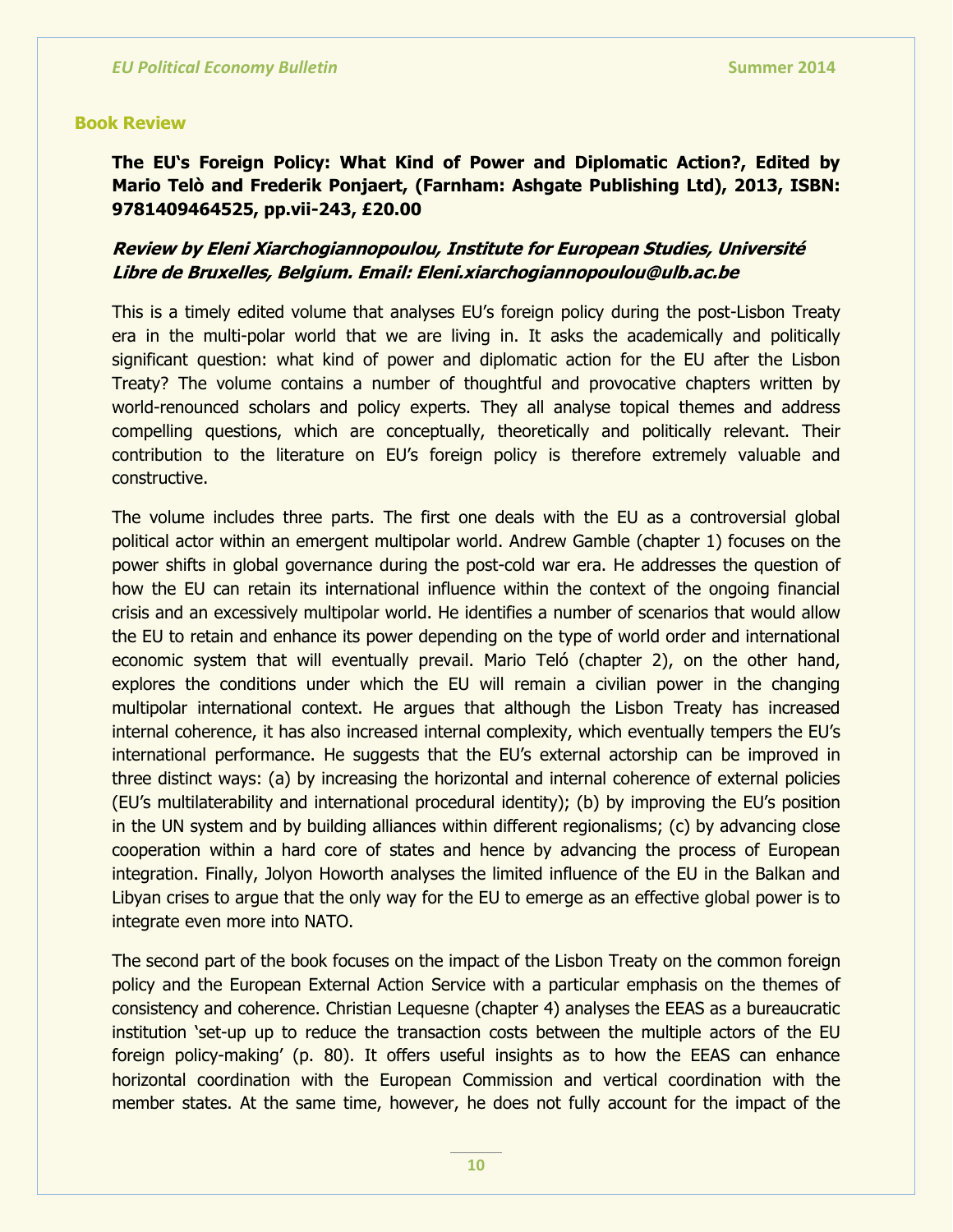Lisbon Treaty EU's external action as he ignores the role of the EEAS as a strategic actor that can produce and promote EU foreign policy. Caterina Carta (chapter 5) borrows the policy-cycle model from the public policy literature in order to analyse and explain the policymaking process in the area of foreign policy. The chapter offers useful insights into the different policymaking stages (initiative, policy formulation, decision-making and implementation) and the actors involved in each of them. At the same time, however, it fails to address the political role of the policymaking process in terms of advancing/tempering the EU's power in a multipolar world. Finally, Hartmut Mayer (chapter 6) is skeptical about the feasibility and the potential impact of the institutional coherence the Lisbon Treaty has brought about, particularly within the context of the ongoing EU crisis. He shows the limitations of policy coherence both in terms of applied policy and academic analysis and argues that the EU as a global actor would be better served if it focused on the effectiveness of its policies and its concrete pragmatic actions. By doing so however, Mayer ignores previous research (eg. Bretherton and Vogler 2009<sup>41</sup>), which links the effectiveness of the EU external policies to their coherence. Inevitably one is left wondering if these two notions can be treated as independent from each other as this chapter suggests.

The final part assesses the EU Common Foreign and Security Policy and its external relations with its neighbouring and more distant partners. It highlights the EU's role as a global power and its interrelationship with a number of rising powers. Richard Gillespie (chapter 7) focuses on the European Neighbourhood Policy (ENP) in the Arab world. He claims that, although the EU discourse about the Arab world has become more consistent over time, the lack of leadership and strategy compromised its responses to the Arab uprisings. He also questions the adequacy of the ENP to foster EU's influence in the southern Mediterranean in the future and calls for an integrated EU-Mediterranean policy. As the author also notes, this assessment is somewhat provisional given that the events in the Arab world are recent and ongoing. Frederik Ponjaert (chapter 8) deals with inter-regionalism as an integral element of the EU's foreign policy. He shows that there is a discrepancy between the EU actions and discourse. Although at the practical level the EU is strategically committed to inter-regionalism, with the Lisbon Treaty introducing a series of institutional changes to support it, its inconsistent discourse is hindering this effort. He claims that the EU must not only balance its actions with its discourse, but it must also enhance the coherence between its bilateral and multilateral relations. Giovanni Grevi (chapter 9) focuses on the usefulness the EU strategic (SPs) partnerships in promoting its interests and mobilizing cooperation in multilateral, rule-based environment. He attributes their limited effectiveness to institutional, organizational and policy related factors. More specifically he claims that the SPs have failed to fulfill their purpose due to (a) the lack of coordination between the EU institutions and the EU member states, (b) poor information flow within and between EU institutions and the member states, (c) the lack of real strategic purpose for the SPs. He concludes that the jury is still out on SPs particularly since the eurozone crisis has compromised political decision-making and has sidelined foreign policy priorities.

<sup>41</sup> Bretherton, C. and J. Vogler. 2008. The European Union as a sustainable development actor: the case of external fisheries policy. Journal of European Integration, 30(3), 401–417.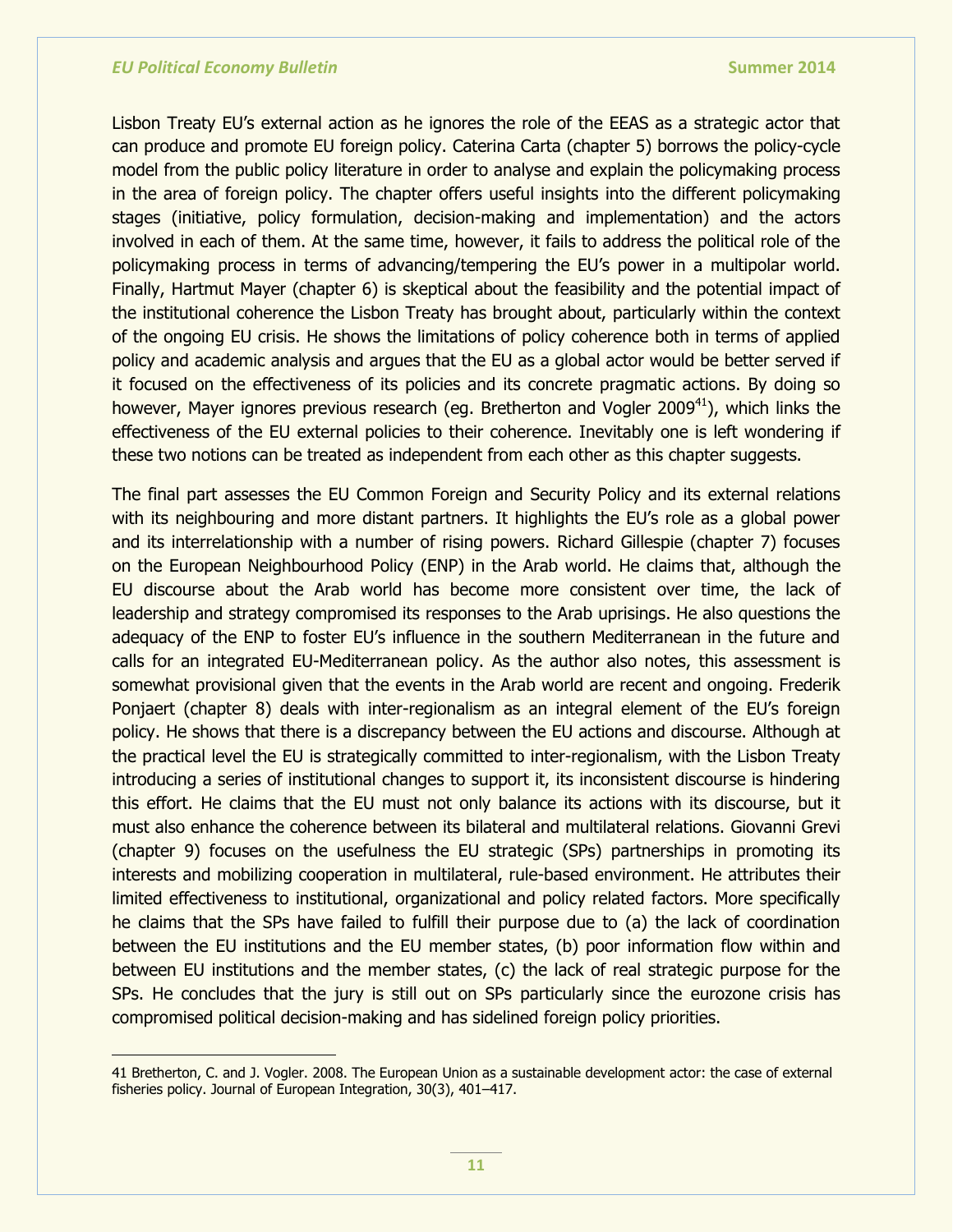The final three chapters focus on the EU's relationship with China, Japan and India. Chen Zhimin (chapter 10) argues that, while the Lisbon Treaty and the EU crisis revitalised the EU-China relations, they have not resulted to a major breakthrough in addressing key concerns of both sides. These include issues such as foreign direct investment, trade, competition and arms embargo. The institutional structure of the EU as a two-level system plays an important role in this regard since political unity and policy coherence matter greately when it comes to building a long-term relationship with China. In this context China uses bilateral strategic partnerships with member states to pursue its strategic goals in Europe. The EU-China relations have a long way to go before they result in a credible relationship and mutually beneficial outcomes, which will depend on the reciprocal efforts, dialogues and negotiations of the EU and Chinese leaders. Hidetoshi Nakamura (chapter 11) deals with the EU-Japan relations. He treats the EU and Japan as two civilian powers and claims that they have cooperated closely with one another across time both bilaterally and multilaterally (G7-G8). The EU-Japan relations have spread across a number of economic, political and military issues while at the same time being responsive to US policies and priorities. Despite the overall harmonious cooperation there are a few thorny issues between the EU and Japan, such as the conservation of Bluefin tuna and the death penalty. Nakamura distinguishes between the short-term efficiency and long-term effectiveness of the EEAS in Japan. He claims that although the EU's diplomacy has been efficient in terms of its short-term goals in Japan, it been less effective in terms of achieving its long-term diplomatic objectives. In order to achieve them, the EU needs more sophisticated instruments and a clear framework of action. Finally, Bava (chapter 12) claims that the EU-India relations have resulted in a strategic partnership that seeks to create a positive-sum game for both partners and advance effective cooperation. Nevertheless, the different perceptions each actor holds regarding the other obstructs this effort. While the EU has traditionally seen India as a normtaker, India has traditionally perceived itself as a norm-setter and an influential international actor that is equal to the EU when it comes to shaping the global order. Moreover, India perceives the EU as a weak actor in terms of security and political matters. Another obstacle is the fact that India, similarly to China, is an advocate of sovereignty and non-interference into the affairs of third countries. In this context, effective cooperation between the EU and India depends on changing the expectations they have for each another.

This volume offers an original and comprehensive overview of the EU's external action, and critical insights into the various aspects of the EU's external affairs and diplomatic machinery. The chapters are both academically and politically significant with contributions focusing on a variety of topics and geographical areas, both from EU and non-EU scholars and policy experts. The volume inevitably raises a number of critical questions that need to be addressed if the EU is to bypass its limitations and evolve into an influential actor in a dynamic global world. This volume is an indispensable reading to all who are interested in the EU's foreign policy and its role as global power in the  $21<sup>st</sup>$  century. It is also highly recommended to readers who are interested in the relations between the internal and external dimensions of the EU's foreign policy.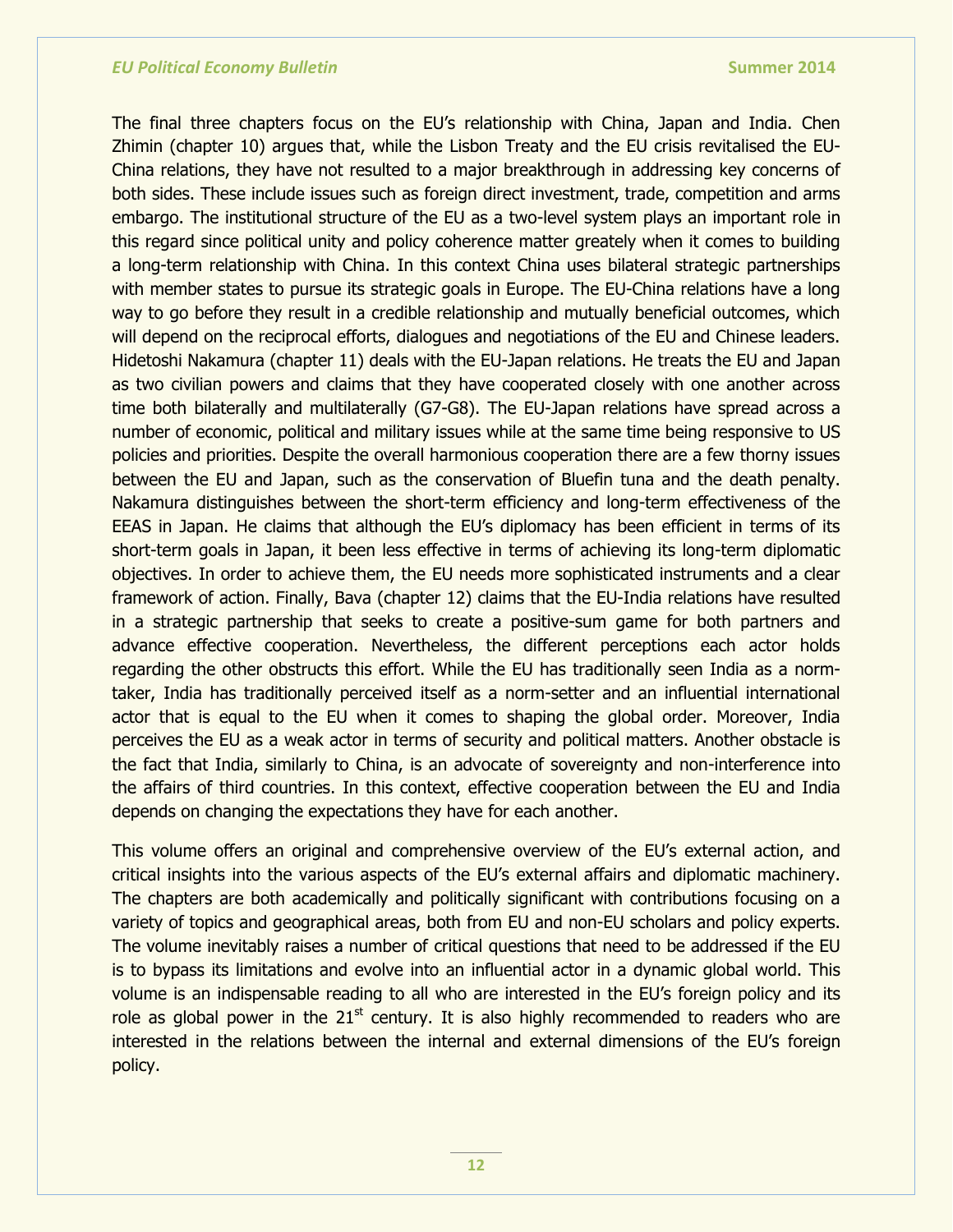

**Call for Papers**

# **CfP: 8th Annual Conference on the Political Economy of International Organizations (PEIO)**

February 12-14, 2015, Hertie School of Governance, Berlin, Germany

Submissions are invited for the eighth annual conference on the political economy of international organizations, to be held at the Hertie School of Governance, Berlin, Germany, on February 12-14, 2015. The conference brings together economists and political scientists to address political-economy issues related to international organizations such as the World Trade Organization, the United Nations, the International Monetary Fund, the World Bank, and the European Union, and also other international organizations that have as yet received less attention in the academic literature.

Submission of Papers:

Both empirical and theoretical papers will be considered. Please submit full papers to conference@peio.me. **The deadline for submission is 30 September, 2014**. Decisions will be made by 31 October, 2014. The special issue of the Review of International Organizations will focus on Developing Countries and International Organizations, edited by Eric Werker (Harvard University). Submission to the conference does not require submitting to the special issue.

Conference Format, Attendance, and Registration:

The number of participants will be limited to about 70 to allow for in-depth discussion of each paper. Authors of accepted papers are expected to attend the entire conference. There is no registration or conference fee. Travel and accommodation are at the expense of participants. Conference Venue:

Hertie School of Governance, Berlin, Germany. Berlin has several airports which are roughly equidistant from downtown Berlin.

Conference Website: <http://www.peio.me/>

# **CfP: ECPR Workshop on the Politics of Non-Proportionate Policy Responses**

Paper proposals are invited for the workshop on the Politics of Non-Proportionate Policy Response, which will take place as part of the ECPR Joint Sessions of Workshops, at the University of Warsaw, Poland, from 29 March - 2 April 2015. **Registration for paper proposals will open on August 1, 2014, and close on December 1, 2014**.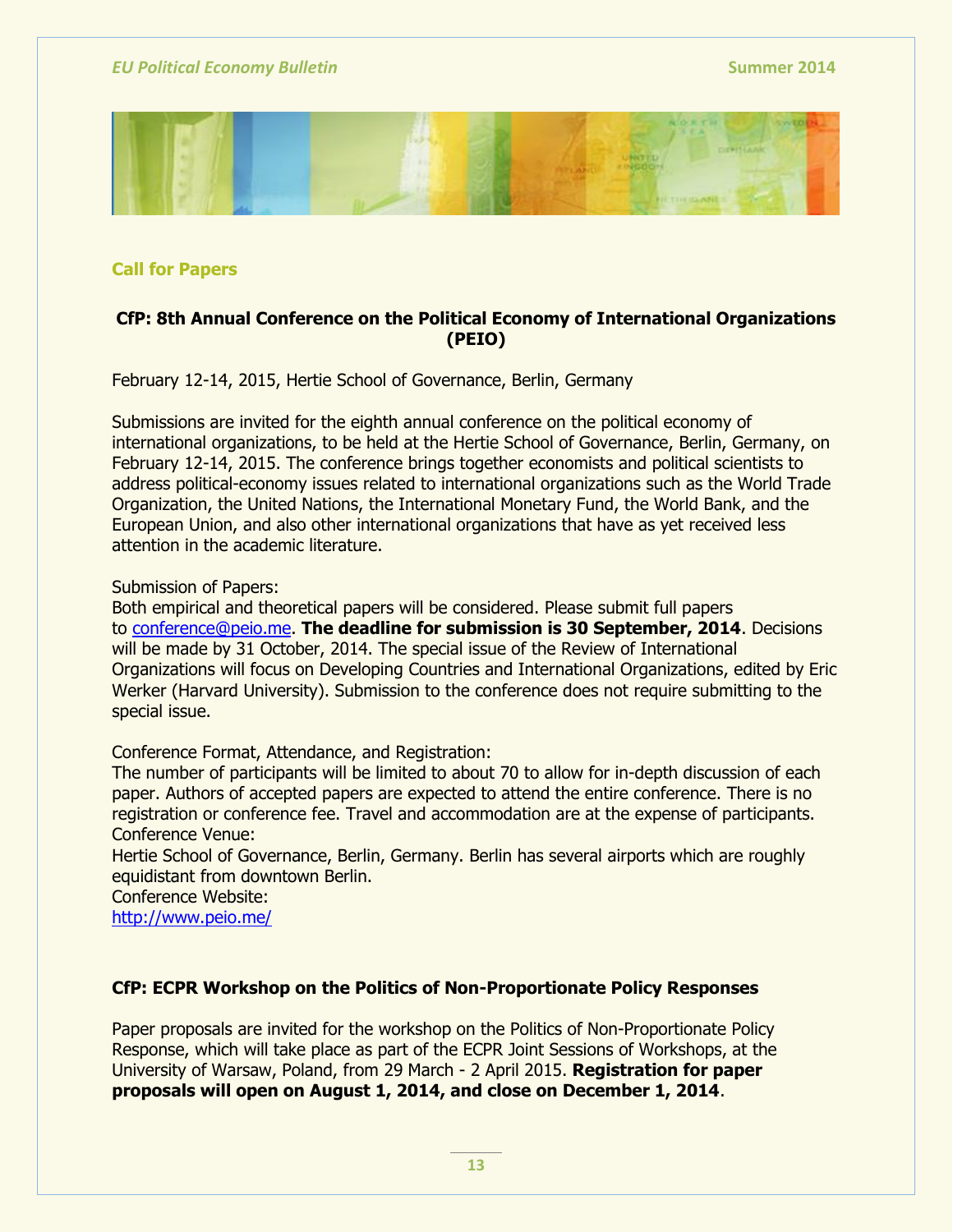The workshop theme is derived from the punctuated equilibrium theory which suggests that policy responses will oscillate between periods of underreaction to the flow of information coming from the environment into the system, and overreaction to it due to disproportionate information processing (Jones and Baumgartner 2005). The aim of the workshop is to take this promising research agenda further by focusing on the dynamics of overreaction and underreaction in enacting policy solutions, and on the varieties of policy over- and underreaction. The workshop also revolves around the life-cycles of longer-term over- and undereaction which are propelled by self-reinforcing processes, as well as the analytical reach of concepts which aim at capturing these phenomena, namely, policy bubbles and policy antibubbles. Please see the call for papers here:

<http://www.ecpr.eu/Events/PanelDetails.aspx?PanelID=2417&EventID=90>

# **CfP: The 2015 Structure and Organization of Government (SOG) conference**

Paper proposals are invited for SOG conference, which will take place at Scandic Bergen City Hotel, Håkonsgt. 2, Bergen, Norway, from February 19-20, 2015. The conference theme concerns accountability and welfare state reforms. There has been a growing concern that welfare states are inefficient, not sustainable and lack popular support. A series of reforms have been introduced to address this challenge, following the principle of granting autonomy to welfare agencies and responsibility to public managers. This has created confusion over who is accountable to whom for what and with what effects. Some claim accountability overload while others point at accountability deficit and the links between accountability and performance is contested. Our aim is to understand how recent reforms oriented towards agencification, managerialism and marketization as well as whole-ofgovernment initiatives have affected the existing accountability relationship in welfare traditionally delivered by public institutions. **Deadline for abstract submissions: 15 September 2014.** Please see the call for papers here:

[http://rokkan.uni.no/sites/rtws/sog-accountability-and-welfare-state-reforms/.](http://rokkan.uni.no/sites/rtws/sog-accountability-and-welfare-state-reforms/)

# **CfP: Sociology Special Issue: Sociologies of Everyday Life**

Papers are invited for consideration in the Sociology Editor's Special Issue in 2015. The theme will be the Sociologies of Everyday Life. **Deadline for submissions: 31 August 2014** (full papers). Word limit: 8000 words.

Everyday life sociology is a well-established tradition in the discipline and interest in ways of understanding day-to-day worlds continues to be significant. These engagements are becoming increasingly interdisciplinary, across the social sciences as well as outside them. It is in this context that the 2015 Special Issue aims to provide a timely opportunity to take stock. This is intended to be a reflective moment – where has sociology arrived at in its attempts to think through the everyday? It is also intended to be an anticipative moment – what are the new logics, foci, approaches, uses, limits of sociologies of the everyday?

Sociological approaches to everyday life attempt to capture and recognize the mundane, the routines in (and of) social relations and practices. We invite papers that explore, through the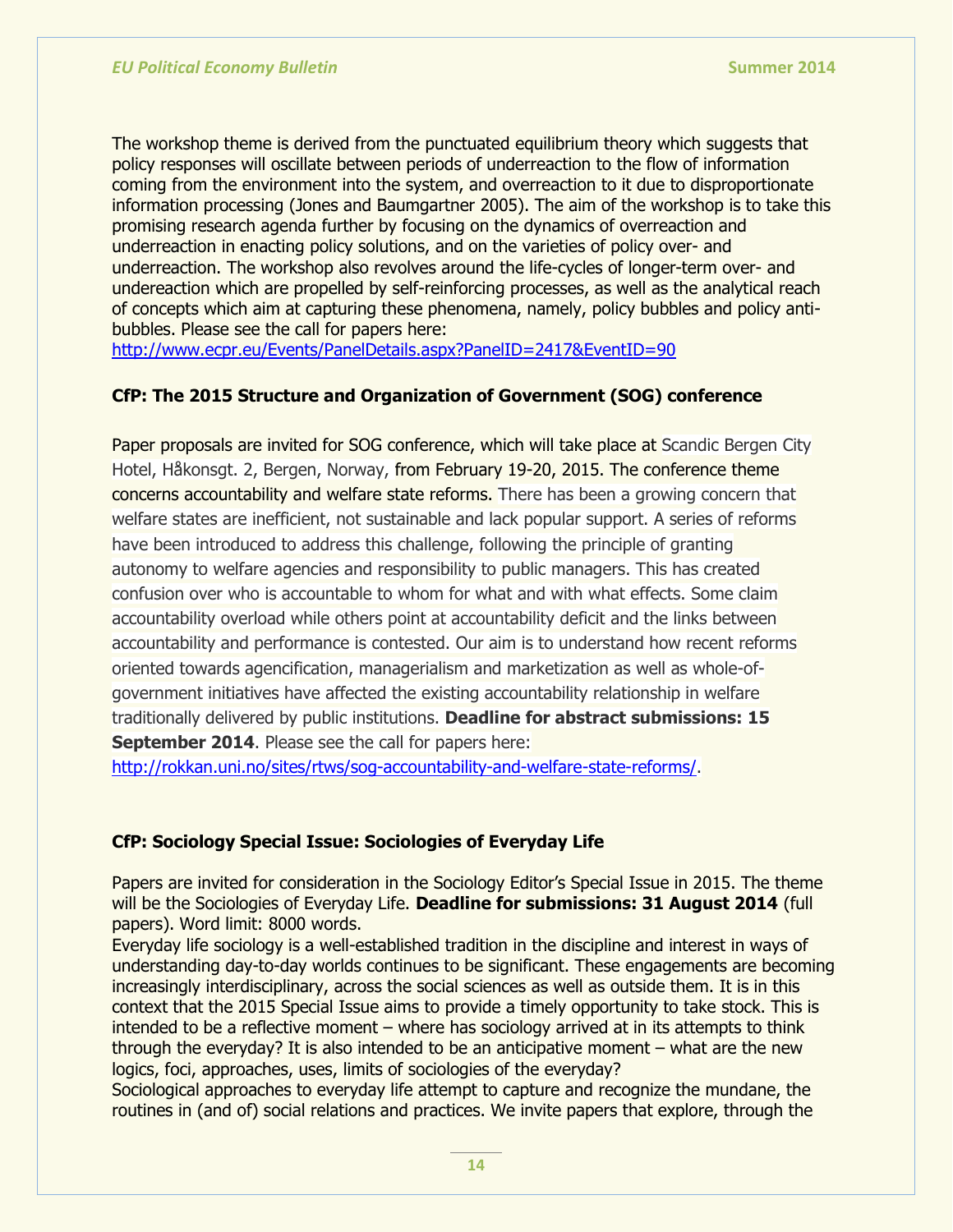lens of everyday life, one or more of the following indicative themes and/or areas:

- Theories of everyday life and conceptual approaches
- Materialities, cultures and senses
- · Social practices, activities and interactions
- · Social divisions and exclusions
- · Animals, entities and the more-than-human
- Senses of community and belonging
- · Selfhood and identifications
- . Public, semi public spaces and the built environment
- Domestic spaces and routines
- · Institutions and organisations
- · Affect and intimacies
- · Landscapes, localities, places and place making
- Convivalities and socialities and social interdependencies
- · Everyday racism, cultural difference and everyday multiculture
- · Environmental practices and consumption
- · In/security and violence
- Methods researching the everyday

Queries: To discuss initial ideas or seek editorial advice, please contact the special issue editors by email at [sociology-editors@open.ac.uk.](mailto:sociology-editors@open.ac.uk) Submit papers to: [http://mc.manuscriptcentral.com/soc.](http://mc.manuscriptcentral.com/soc)



### **External Grants & Fellowships**

**ERC Starting Grants** aim to support up-and-coming research leaders who are about to establish a proper research team and to start conducting independent research in Europe. The scheme targets promising researchers who have the proven potential of becoming independent research leaders. More info: [http://erc.europa.eu/starting-grants.](http://erc.europa.eu/starting-grants)

**Dr. Guido Goldman Fellowship** for the Study of German and European Economic and International Affairs supports promising American scholars and analysts whose research bears special significance for German economic and international policy within the wider European context. **Application deadline: 1 July 2014**. More info: <http://acgusa.org/index.php?section=goldman-fellowships>**.**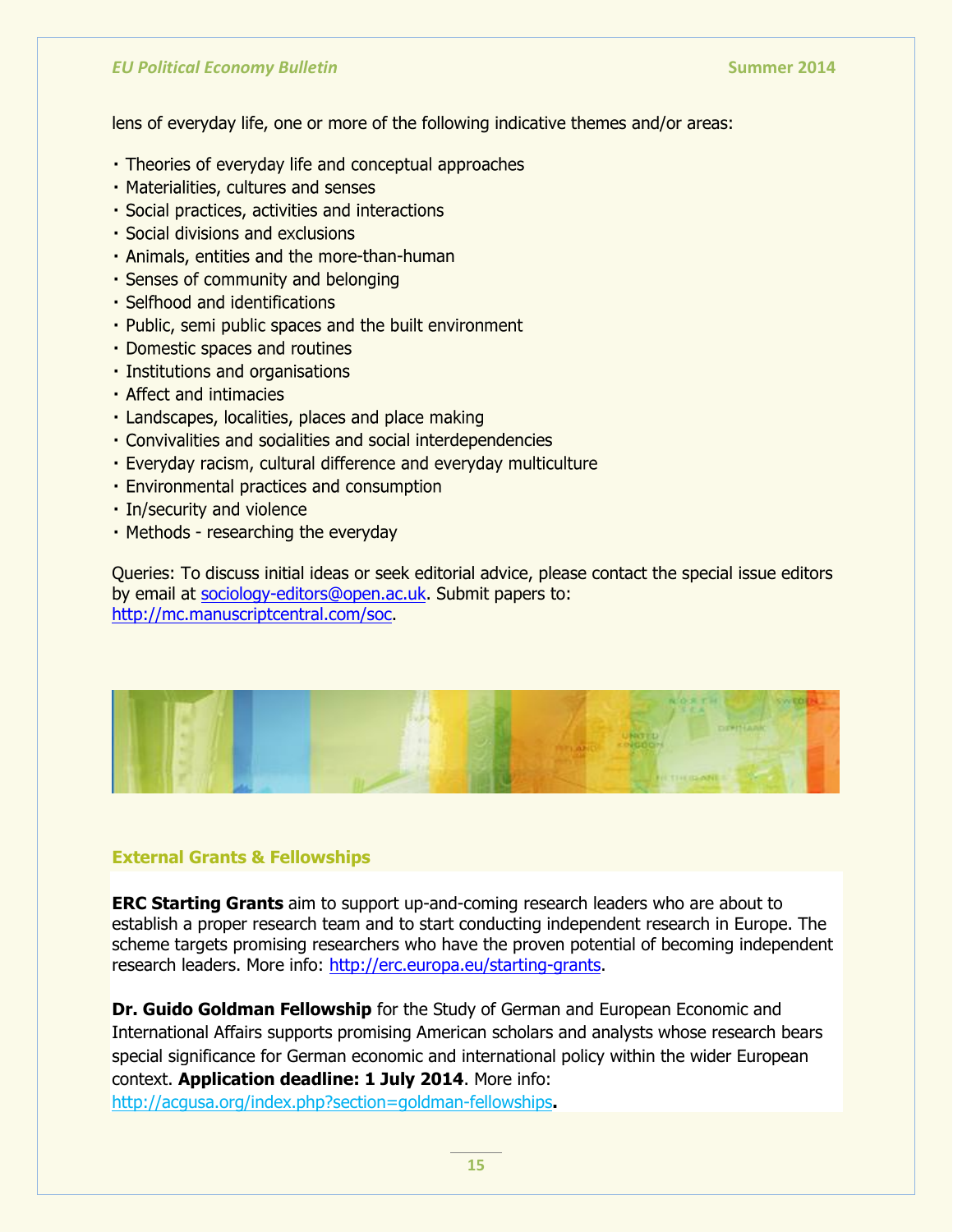The **DAAD/AICGS Research Fellowship Program**, funded by a generous grant from the Deutscher Akademischer Austauschdienst (DAAD), is designed to bring scholars and specialists working on Germany, Europe, and/or transatlantic relations to AICGS for research stays of two months each. Fellowships include a monthly stipend of up to \$4,725, depending on the seniority of the applicant; transportation to and from Washington; and office space at the Institute.

**Application deadline: 31 August 2014**.

More info: [http://www.aicgs.org/employment/daad-aicgs-research-fellowship/.](http://www.aicgs.org/employment/daad-aicgs-research-fellowship/)

The **COFUND** scheme aims at stimulating regional, national or international programmes to foster excellence in researchers' training, mobility and career development, spreading the best practices of Marie Skłodowska-Curie actions. This will be achieved by co-funding new or existing regional, national, and international programmes to open up to, and provide for, international, intersectoral and interdisciplinary research training, as well as transnational and cross-sectoral mobility of researchers at all stages of their career. **Application deadline: 11 September 2014**. More info:

[http://ec.europa.eu/research/participants/portal/desktop/en/opportunities/h2020/calls/h2020](http://ec.europa.eu/research/participants/portal/desktop/en/opportunities/h2020/calls/h2020-msca-if-2014.html#tab2) [msca-if-2014.html#tab2.](http://ec.europa.eu/research/participants/portal/desktop/en/opportunities/h2020/calls/h2020-msca-if-2014.html#tab2)

ACLS invites applications for the **Charles A. Ryskamp Research Fellowships.** Amount: \$64,000, plus \$2,500 for research and travel, and the possibility of an additional summer's support. These fellowships support advanced assistant professors and untenured associate professors in the humanities and related social sciences whose scholarly contributions have advanced their fields and who have well-designed and carefully developed plans for new research. **Application deadline: 24 September 2014**. More info: [http://www.acls.org/programs/ryskamp/.](http://www.acls.org/programs/ryskamp/)

**John Simon Guggenheim Memorial Foundation.** Often characterized as "midcareer" awards, Guggenheim Fellowships are intended for men and women who have already demonstrated exceptional capacity for productive scholarship or exceptional creative ability in the arts. Organizations or centers will not be funded, only individuals may apply. Please focus you application on one project only. Applicants may submit the names and addresses of no more than four references via email. **Application deadline: 19 September 2014**. More info: [http://www.gf.org/about-the-foundation/the-fellowship/.](http://www.gf.org/about-the-foundation/the-fellowship/)

**Fernand Braudel Senior Fellowships** provide a framework for established academics with an international reputation to pursue their research at the European University Institute in Florence, Italy. Fellowships last for up to ten months in one of the EUI's four Departments which in turn invite fellows to participate in departmental activities (seminars, workshops, colloquia, etc.). Fellows are encouraged to make contact with researchers sharing their academic interests, may be involved in the teaching and thesis supervision tasks of EUI professors, and associated with one of the research projects being carried out at the EUI. **Application deadline: 30 September 2014**.

The **American-Scandinavian Foundation (ASF)** offers fellowships (up to \$23,000) and grants (up to \$5,000) to individuals to pursue research, study or creative arts projects in one or more Scandinavian country for up to one year. The number of awards varies each year